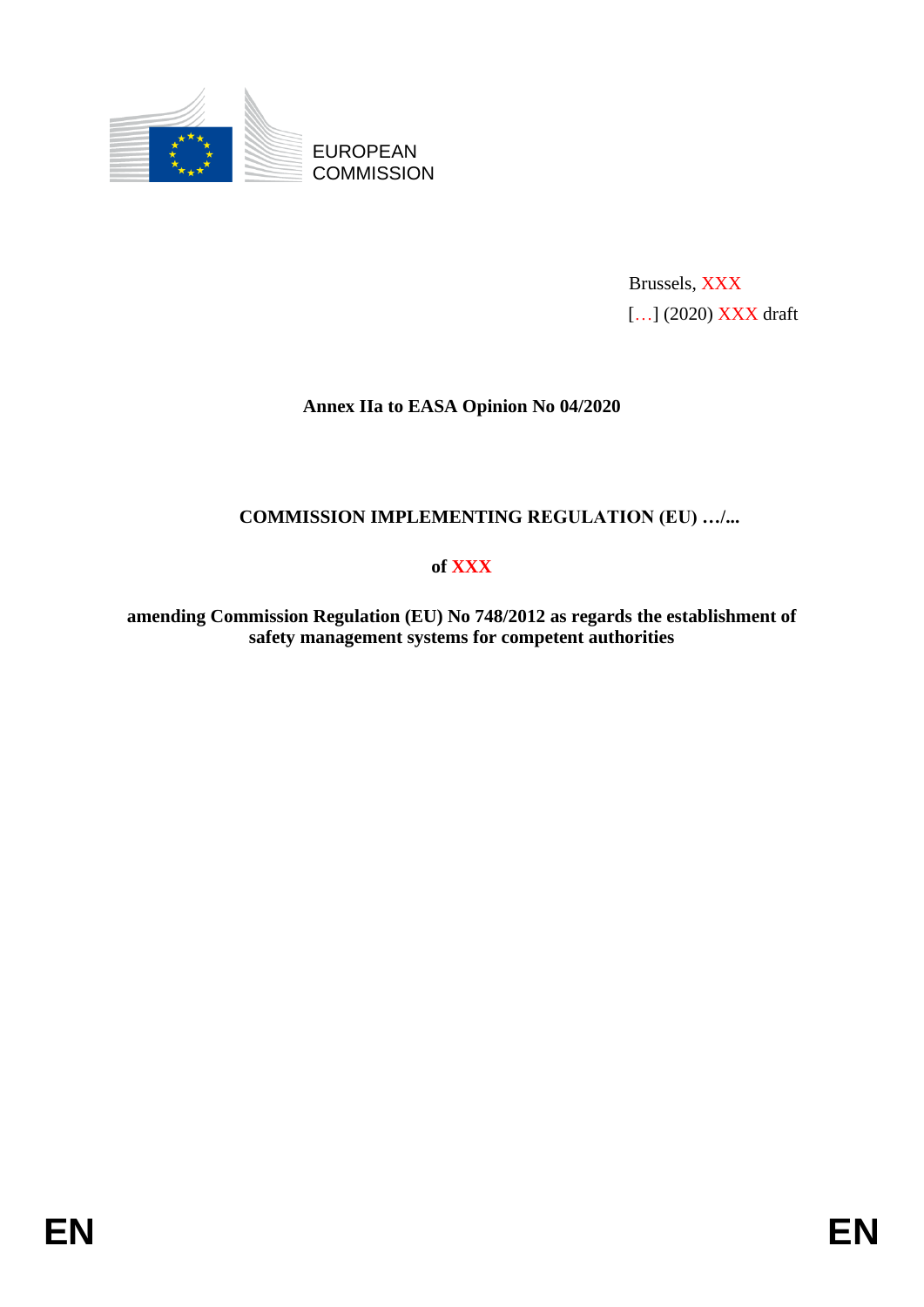## **COMMISSION IMPLEMENTING REGULATION (EU) …/...**

## **of XXX**

## **amending Commission Regulation (EU) No 748/2012 as regards the establishment of safety management systems for competent authorities**

### THE EUROPEAN COMMISSION,

Having regard to the Treaty on the Functioning of the European Union,

Having regard to Regulation (EU) 2018/1139 of the European Parliament and of the Council of 4 July 2018 on common rules in the field of civil aviation and establishing a European Union Aviation Safety Agency, and amending Regulations (EC) No 2111/2005, (EC) No 1008/2008, (EU) No 996/2010, (EU) No 376/2014 and Directives 2014/30/EU and 2014/53/EU of the European Parliament and of the Council, and repealing Regulations (EC) No 552/2004 and (EC) No 216/2008 of the European Parliament and of the Council and Council Regulation (EEC) No 3922/91  $(1)$ , and in particular Article 62(14) and (15) thereof,

Whereas:

- (1) Commission Regulation (EU) No  $748/2012$  (<sup>2</sup>) lays down the requirements for the design and production of civil aircraft, as well as engines, propellers and parts to be installed therein.
- (2) In accordance with Annex 19 'Safety Management' to the Chicago Convention and Annex II 'Essential requirements for airworthiness' to Regulation (EU) 2018/1139, the European Union Member States and the European Union Aviation Safety Agency should require approved organisations that design and produce civil aircraft, as well as engines, propellers and parts to be installed therein, to establish and implement a safety management system appropriate to the type of activity undertaken by the organisations and to their size, to manage safety risks and aim for the continuous improvement of that system.
- (3) The requirements for competent authorities should be amended in order to also require them to establish and implement an authority management system.
- (4) A sufficient transition period should be provided for production organisations to ensure their compliance with the new rules and procedures introduced by this Regulation.
- (5) The measures provided for in this Regulation are based on Opinion No  $04/2020$  (<sup>3</sup>), issued by the European Union Aviation Safety Agency in accordance with Article 76(1) of Regulation (EU) 2018/1139.
- (6) Commission Regulation (EU) No 748/2012 should therefore be amended,

 $($ <sup>1</sup> ) OJ L 212, 22.08.2018, p.1.

 $($ <sup>2</sup> ) Commission Regulation (EU) No 748/2012 of 3 August 2012 laying down implementing rules for the airworthiness and environmental certification of aircraft and related products, parts and appliances, as well as for the certification of design and production organisations (OJ L 224, 21.8.2012, p. 1).

 $(3)$ ) https://www.easa.europa.eu/document-library/opinions